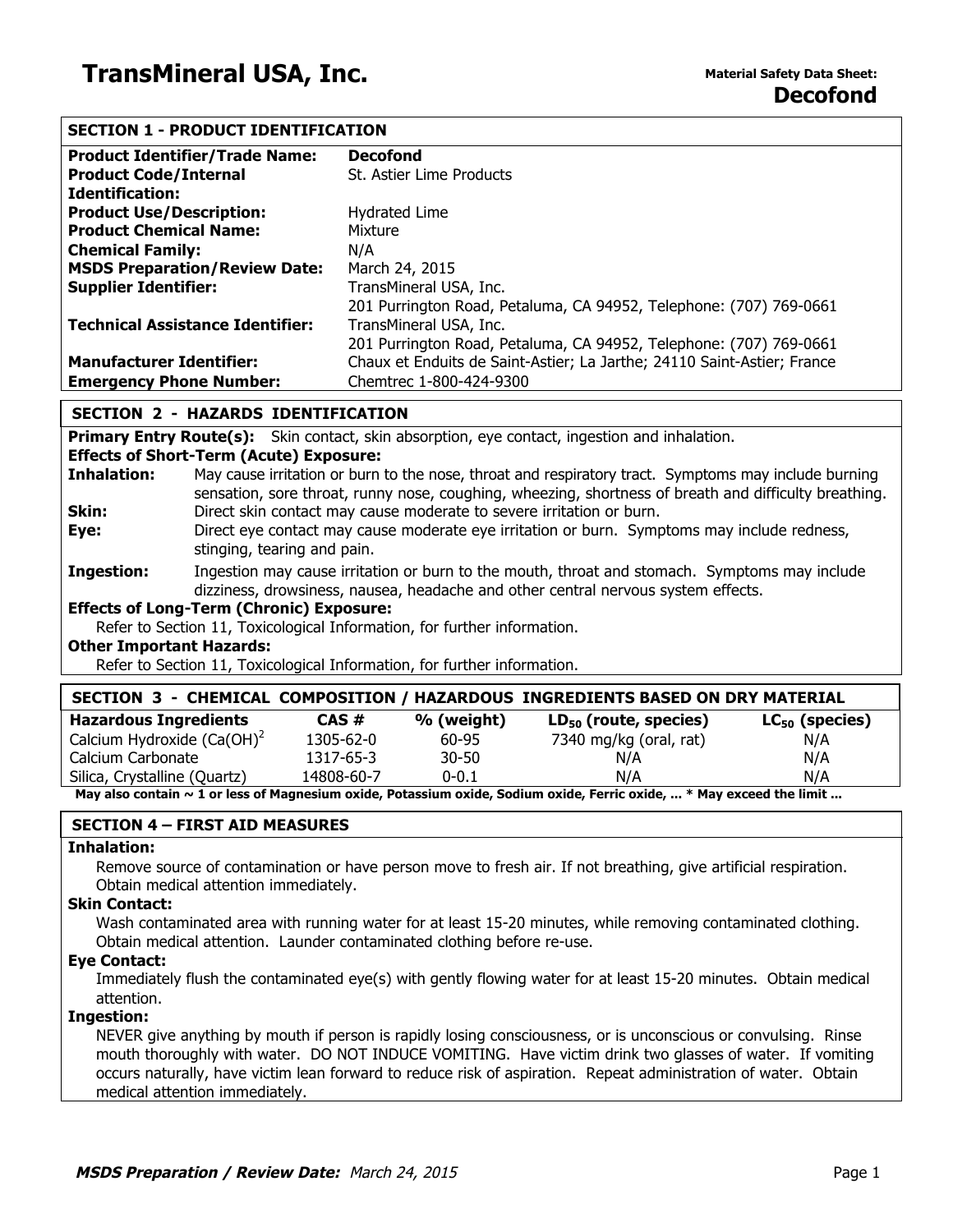| <b>SECTION 5 - FIRE FIGHTING MEASURES</b>                                                                                   |                                                                                       |             |                                  |                  |
|-----------------------------------------------------------------------------------------------------------------------------|---------------------------------------------------------------------------------------|-------------|----------------------------------|------------------|
| <b>Fire Hazards/Conditions of Flammability:</b>                                                                             | This product is not flammable or combustible                                          |             |                                  |                  |
| <b>Flash Point (Method):</b>                                                                                                | N/A                                                                                   |             |                                  |                  |
| Lower Flammable Limit (% by volume):                                                                                        | N/A                                                                                   |             |                                  |                  |
| Upper Flammable Limit (% by volume):                                                                                        | N/A                                                                                   |             |                                  |                  |
| <b>Sensitivity to Mechanical Impact:</b>                                                                                    | Probably not sensitive.                                                               |             |                                  |                  |
| <b>Sensitivity to Static Discharge:</b>                                                                                     | Probably not sensitive.                                                               |             |                                  |                  |
| <b>Auto-Ignition Temperature:</b>                                                                                           | N/A                                                                                   |             |                                  |                  |
| <b>Suitable Extinguishing Media:</b>                                                                                        | Carbon dioxide, dry chemical powder and appropriate foam for<br>surrounding products. |             |                                  |                  |
| <b>Special Fire-Fighting Procedures/Equipment:</b>                                                                          |                                                                                       |             |                                  |                  |
| During a fire, irritating/toxic smoke and fumes may be generated by surrounding products. Do not enter fire area            |                                                                                       |             |                                  |                  |
| without proper protection. Firefighters should wear proper protective equipment and self-contained breathing                |                                                                                       |             |                                  |                  |
| apparatus with full facepiece.                                                                                              |                                                                                       |             |                                  |                  |
| <b>Hazardous Combustion Products:</b>                                                                                       | Carbon oxides and other irritating fumes and smoke generated by surrounding           |             |                                  |                  |
| products.                                                                                                                   |                                                                                       |             |                                  |                  |
|                                                                                                                             |                                                                                       |             |                                  |                  |
| <b>SECTION 6 - ACCIDENTAL RELEASE MEASURES</b>                                                                              |                                                                                       |             |                                  |                  |
| <b>Personal Precautions:</b>                                                                                                |                                                                                       |             |                                  |                  |
| Restrict access to area until completion of clean-up. Ensure clean-up is conducted by trained personnel only.               |                                                                                       |             |                                  |                  |
| Remove all ignition sources. Remove or isolate flammable and combustible materials. All persons dealing with                |                                                                                       |             |                                  |                  |
| clean-up should wear the appropriate protective equipment (See Section 8).                                                  |                                                                                       |             |                                  |                  |
| <b>Spill Response/Cleanup:</b>                                                                                              |                                                                                       |             |                                  |                  |
| Ventilate area of release. Stop the leak if it can be done safely. Contain and absorb any spilled liquid concentrate        |                                                                                       |             |                                  |                  |
| with inert absorbent material, then place material into a container for later disposal (see Section 13). Contaminated       |                                                                                       |             |                                  |                  |
| absorbent material may pose the same hazards as the spilled product. Notify the appropriate authorities as required.        |                                                                                       |             |                                  |                  |
| <b>Environmental Precautions:</b>                                                                                           |                                                                                       |             |                                  |                  |
| Confine spill, preventing it from entering sewer lines or waterways. Dispose of as per local, state and federal             |                                                                                       |             |                                  |                  |
| regulations.                                                                                                                |                                                                                       |             |                                  |                  |
| <b>SECTION 7 - HANDLING AND STORAGE</b>                                                                                     |                                                                                       |             |                                  |                  |
| <b>Safe Handling Procedures:</b>                                                                                            |                                                                                       |             |                                  |                  |
| Before handling, it is very important that engineering controls are operating, that protective equipment                    |                                                                                       |             |                                  |                  |
| requirements and personal hygiene measures are being followed. People working with this chemical should be                  |                                                                                       |             |                                  |                  |
| properly trained regarding its hazards and its safe use. Handling equipment should be properly grounded. Inspect            |                                                                                       |             |                                  |                  |
| containers for leaks before handling. Label containers appropriately. Ensure proper ventilation. Avoid breathing            |                                                                                       |             |                                  |                  |
| dusts. Avoid contact with eyes, skin and clothing. Avoid generating high concentrations of dusts. Keep away from            |                                                                                       |             |                                  |                  |
| incompatible materials such as strong oxidizing materials. Keep containers closed when not in use.                          |                                                                                       |             |                                  |                  |
| <b>Storage Requirements:</b>                                                                                                |                                                                                       |             |                                  |                  |
| Store in a cool, dry, well-ventilated area out of direct sunlight. Store away from incompatible materials. Inspect all      |                                                                                       |             |                                  |                  |
| incoming containers to make sure they are properly labeled and not damaged. Storage area should be clearly                  |                                                                                       |             |                                  |                  |
| identified, clear of obstruction and accessible only to trained personnel. Inspect periodically for damage or leaks.        |                                                                                       |             |                                  |                  |
| <b>Incompatible Materials:</b>                                                                                              |                                                                                       |             |                                  |                  |
| STRONG OXIDIZING MATERIALS, strong acids, some metals.                                                                      |                                                                                       |             |                                  |                  |
|                                                                                                                             |                                                                                       |             |                                  |                  |
| SECTION 8 - EXPOSURE CONTROLS AND PERSONAL PROTECTION                                                                       |                                                                                       |             |                                  |                  |
| <b>Exposure Limits:</b><br>There is no available data for the product. See below for individual ingredient exposure limits. |                                                                                       |             |                                  |                  |
| Ingredient                                                                                                                  | <b>OSHA PEL</b>                                                                       |             |                                  | <b>ACGIH TLV</b> |
|                                                                                                                             | <b>TWA</b>                                                                            | <b>STEL</b> | <b>TWA</b>                       | <b>STEL</b>      |
| Calcium Hydroxide                                                                                                           | 5 mg/ $m^3$                                                                           | N/A         | $\overline{5}$ mg/m <sup>3</sup> | N/A              |

Calcium Carbonate 5 mg/m<sup>3</sup> N/A N/Av N/A<br>
ca, Crystalline (Quartz) 0.1 mg/m<sup>3</sup> N/A 0.025 mg/m<sup>3</sup> N/A Silica, Crystalline (Quartz)  $0.1 \text{ mg/m}^3$  N/A  $0.025 \text{ mg/m}^3$  N/A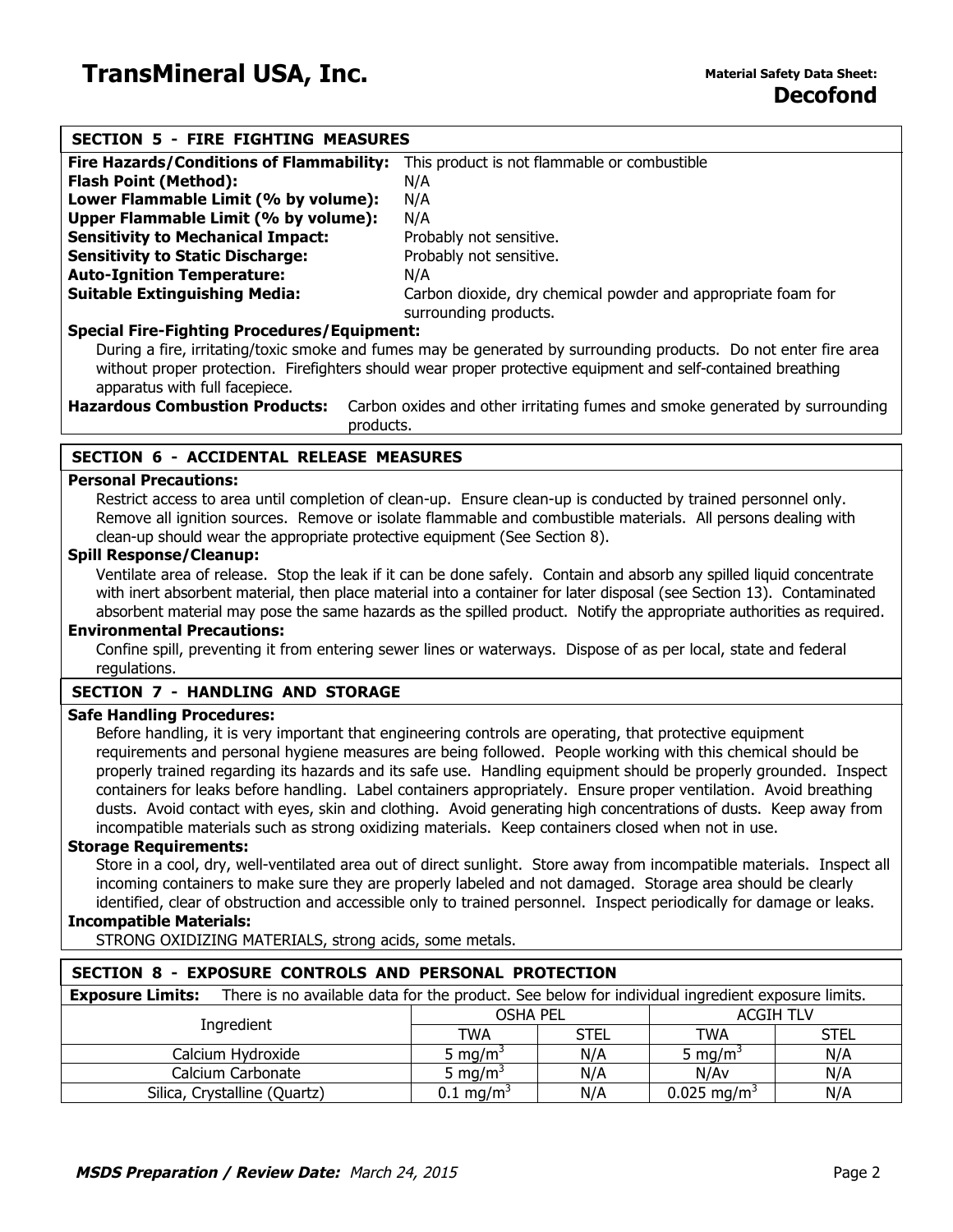### **Engineering Controls:**

Use under well-ventilated conditions. Local exhaust ventilation system is recommended to maintain concentrations of contaminants below exposure limits.

### **Respiratory Protection:**

Respiratory protection is required if the concentrations are higher than the exposure limits. Use a NIOSH approved respirator if the exposure limits are unknown.

### **Protective Clothing/Equipment:**

Chemically protective gloves (impervious), and other protective clothing to prevent prolonged or repeated skin contact, must be worn during all handling operations. Wear protective chemical splash goggles to prevent mist and dust from entering the eyes. Make emergency eyewash stations, safety/quick-drench showers, and washing facilities available in work area.

#### **General Hygiene Considerations:**

Avoid generating high concentrations of dusts. Avoid contact with skin and eyes. Avoid breathing dusts or mists. Never eat, drink, or smoke in work areas. Practice good personal hygiene after using this material. Remove and wash contaminated work clothing before re-use.

| SECTION 9 - PHYSICAL AND CHEMICAL PROPERTIES  |                                |                              |           |
|-----------------------------------------------|--------------------------------|------------------------------|-----------|
| <b>Physical State, Color and Odor:</b>        | White to gray putty; Odorless. |                              |           |
| <b>Odor Threshold:</b>                        | N/A                            |                              |           |
| $pH$ :                                        | $\sim$ 12.3                    | <b>Boiling Point:</b>        | N/A       |
| <b>Melting/Freezing Point:</b>                | $1,000^{\circ}$ C (1,832° F)   | <b>Vapor Pressure:</b>       | N/A       |
| <b>Coefficient of Oil/Water Distribution:</b> | N/A                            | <b>Solubility in Water:</b>  | $1.5$ g/l |
| Specific Gravity or Density (water $= 1$ ):   | N/A                            | Vapor Density ( $Air = 1$ ): | N/A       |
| Evaporation Rate (n-Butyl acetate $= 1$ ):    | N/A                            | % Volatile by Volume:        | N/A       |
|                                               |                                |                              |           |

| SECTION 10 - REACTIVITY AND STABILITY DATA |                                                                          |  |
|--------------------------------------------|--------------------------------------------------------------------------|--|
| <b>Stability and Reactivity:</b>           | Stable under the recommended storage and handling conditions prescribed. |  |
| <b>Polymerization:</b>                     | Hazardous polymerization will not occur.                                 |  |
| <b>Conditions to Avoid:</b>                | Incompatible materials (see Section 7).                                  |  |
| <b>Materials to Avoid:</b>                 | Incompatible materials (see Section 7).                                  |  |
| <b>Hazardous Decomposition Products:</b>   | None known. Refer to 'Hazardous combustion products', Section 5.         |  |

# **SECTION 11 - TOXICOLOGICAL INFORMATION**

# **Toxicological Data:**

| There is no available data for the product itself, only for the ingredients. For more details, refer to Section 3. |                                                                                     |  |  |
|--------------------------------------------------------------------------------------------------------------------|-------------------------------------------------------------------------------------|--|--|
| <b>Carcinogenicity:</b>                                                                                            | Silica, crystalline (Quartz) is listed by IARC, ACGIH, NTP or OSHA as a carcinogen. |  |  |
| <b>Teratogenicity, Mutagenicity, Other Reproductive Effects:</b>                                                   | N/A                                                                                 |  |  |
| <b>Skin Sensitization:</b>                                                                                         | N/A                                                                                 |  |  |
| <b>Respiratory Tract Sensitization:</b>                                                                            | N/A                                                                                 |  |  |
| <b>Conditions Aggravated by Exposure:</b>                                                                          | N/A                                                                                 |  |  |
| <b>Synergistic Materials:</b>                                                                                      | N/A                                                                                 |  |  |

| <b>SECTION 12 - ECOLOGICAL INFORMATION</b>           |                                                          |
|------------------------------------------------------|----------------------------------------------------------|
| <b>Environmental Effects:</b>                        | There is no available data on the product itself.        |
| <b>Important Environmental Characteristics:</b>      | N/A                                                      |
| <b>Aquatic Toxicity:</b>                             | N/A                                                      |
|                                                      |                                                          |
| <b>SECTION 13 - WASTE DISPOSAL</b>                   |                                                          |
| <b>Handling and Storage Conditions for Disposal:</b> | Store material for disposal as indicated in Handling and |
|                                                      | Storage (Section 7).                                     |
| <b>Methods of Disposal:</b>                          | Review federal, state, provincial and local government   |

requirements prior to disposal.